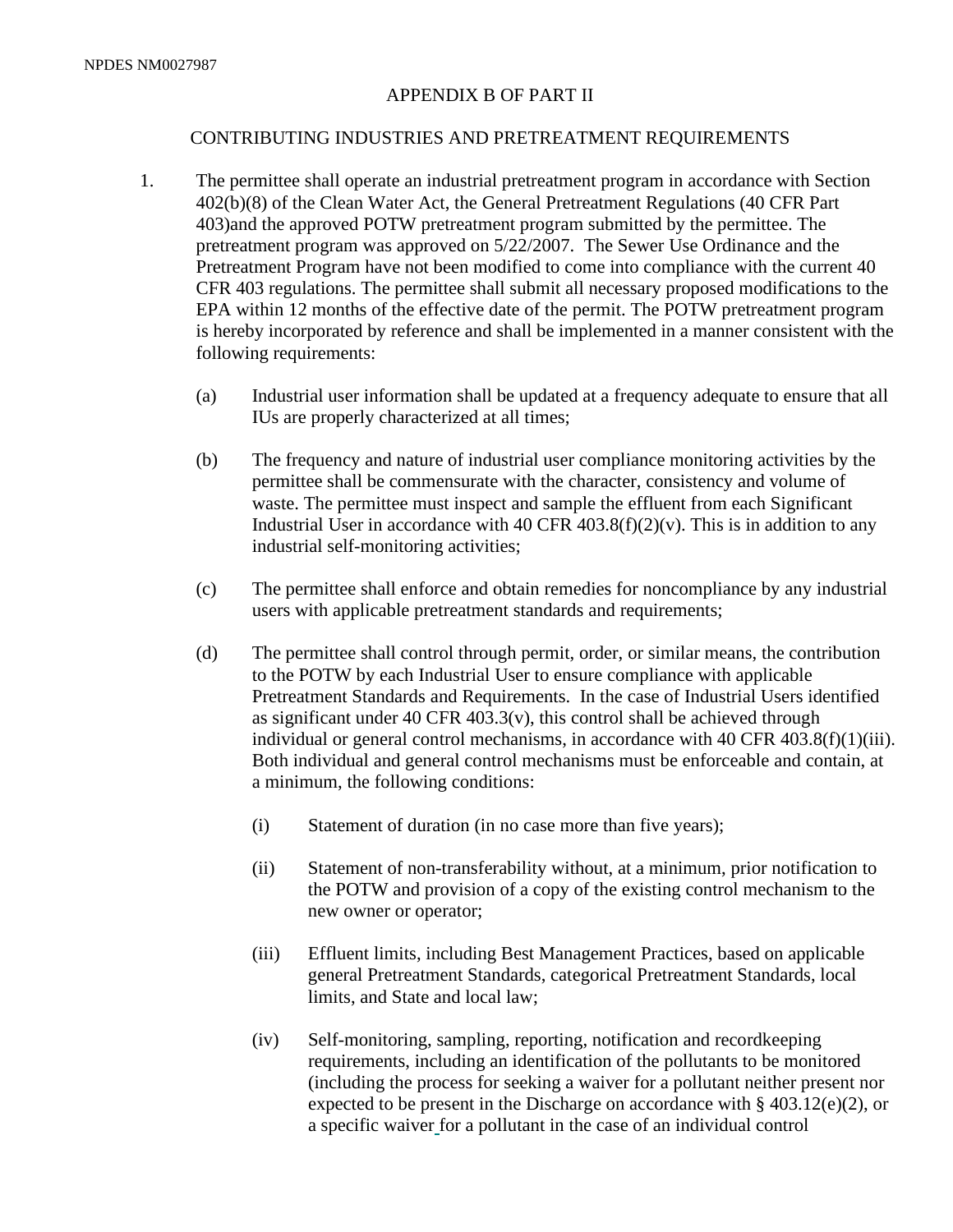mechanism), sampling location, sampling frequency, and sample type, based on the applicable general Pretreatment Standards in 40 CFR 403, categorical Pretreatment Standards, local limits, and State and local law;

- (v) Statement of applicable civil and criminal penalties for violation of Pretreatment Standards and requirements, and any applicable compliance schedule. Such schedules may not extend the compliance date beyond federal deadlines; and
- (vi) Requirements to control slug discharges, if determined by the POTW to be necessary.
- (e) The permittee shall evaluate, whether each Significant Industrial User needs a plan or other action to control slug discharges, in accordance with  $40 \text{ CFR } 403.8(f)(2)(vi)$ ;
- (f) The permittee shall provide adequate staff, equipment, and support capabilities to carry out all elements of the pretreatment program; and,
- (g) The approved program shall not be modified by the permittee without the prior approval of the Agency.
- 2. The permittee shall establish and enforce specific limits to implement the provisions of 40 CFR Parts 403.5(a) and (b), as required by 40 CFR Part 403.5(c). POTWs may develop Best Management Practices (BMPs) to implement paragraphs 40 CFR 403.5 (c)(1) and (c)(2). Such BMPs shall be considered local limits and Pretreatment Standards. Each POTW with an approved pretreatment program shall continue to develop these limits as necessary and effectively enforce such limits.

The permittee shall, within sixty  $(60)$  days of the effective date of this permit,  $(1)$  submit a **WRITTEN CERTIFICATION** that a technical evaluation has been demonstrated that the existing technically based local limits (TBLL) are based on current state water quality standards and are adequate to prevent pass through of pollutants, inhibition of or interference with the treatment facility, worker health and safety problems, and sludge contamination, **OR** (2) submit a **WRITTEN NOTIFICATION** that a technical evaluation revising the current TBLL and a draft sewer use ordinance which incorporates such revisions will be submitted within 12 months of the effective date of this permit.

All specific prohibitions or limits developed under this requirement are deemed to be conditions of this permit. The specific prohibitions set out in 40 CFR Part 403.5(b) shall be enforced by the permittee unless modified under this provision.

3. The permittee shall analyze the treatment facility influent and effluent for the presence of the toxic pollutants listed in 40 CFR 122 Appendix D (NPDES Application Testing Requirements) Table II at least **once /12 months** and the toxic pollutants in Table III at least **once/3 months**. If, based upon information available to the permittee, there is reason to suspect the presence of any toxic or hazardous pollutant listed in Table V, or any other pollutant, known or suspected to adversely affect treatment plant operation, receiving water quality, or solids disposal procedures, analysis for those pollutants shall be performed at least **once/3 months** on both the influent and the effluent.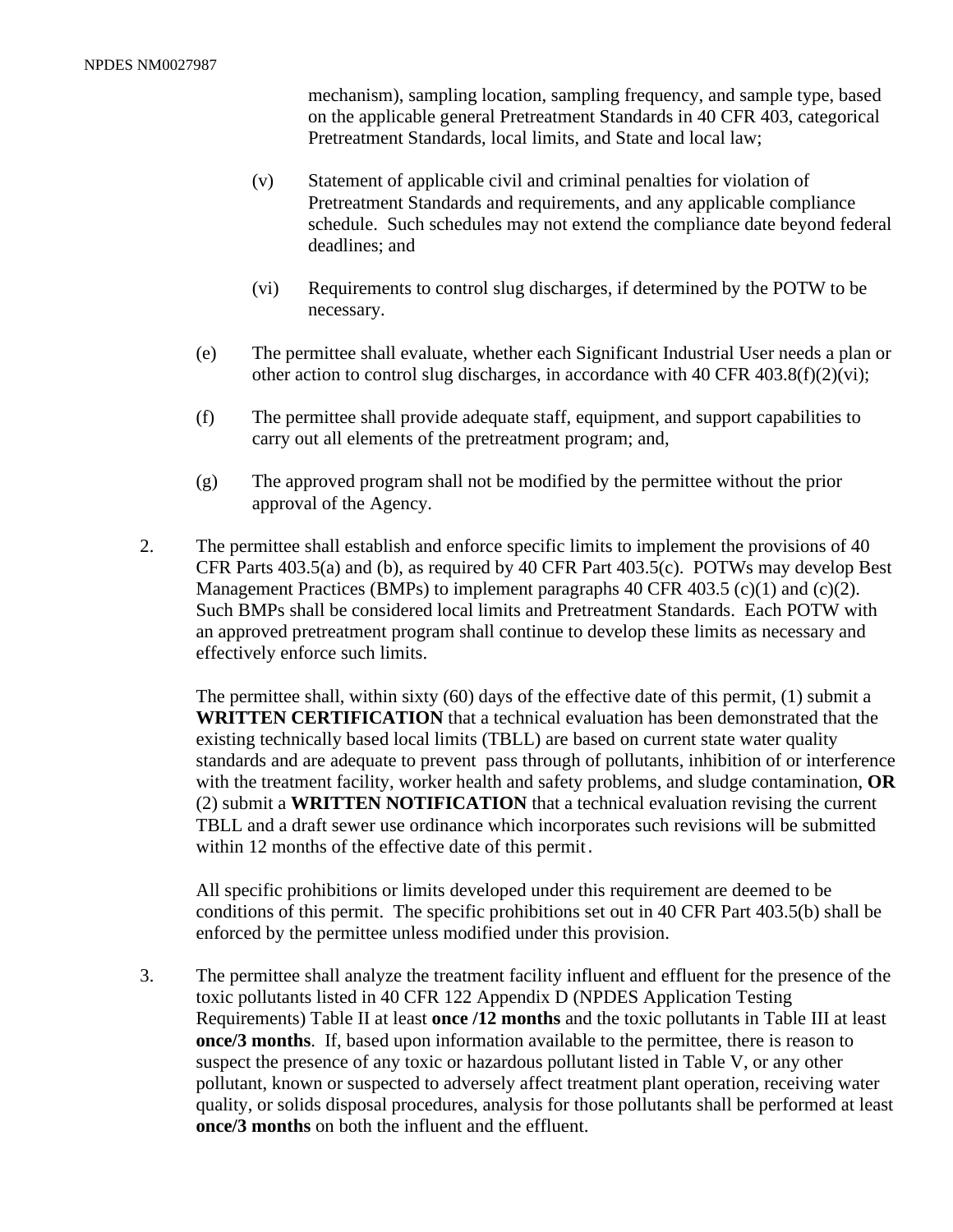The influent and effluent samples collected shall be composite samples consisting of at least 12 aliquots collected at approximately equal intervals over a representative 24 hour period and composited according to flow. **Sampling and analytical procedures shall be in accordance with guidelines established in 40 CFR 136. The effluent samples shall be analyzed to a level at least as low as required in (6) below**. Where composite samples are inappropriate, due to sampling, holding time, or analytical constraints, at least 4 grab samples, taken at equal intervals over a representative 24 hour period, shall be taken.

4. The permittee shall prepare annually a list of Industrial Users which during the preceding twelve months were in significant noncompliance with applicable pretreatment requirements. For the purposes of this Part, significant noncompliance shall be determined based upon the more stringent of either criteria established at 40 CFR Part 403.8(f)(2)(viii) [rev. 10/14/05] or criteria established in the approved POTW pretreatment program. This list is to be published annually in a newspaper of general circulation that provides meaningful public notice within the jurisdiction(s) served by the POTW during the month of **June**.

In addition, during the month of **June** the permittee shall submit an updated pretreatment program status report to EPA and the State containing the following information:

- (a) An updated list of all significant industrial users and identify which Industrial Users are Non-Significant Categorical Industrial Users (NSCIUs) or Middle Tier CIUs. The list must also identify:
	- Industrial Users subject to categorical Pretreatment Standards that are subject to reduced monitoring and reporting requirements under 40 CFR 403.12(e)(2) & (3),
	- Industrial Users subject to the following categorical Pretreatment Standards [Organic Chemicals, Plastics, and Synthetic Fibers (OCPSF) (40 CFR part 414), Petroleum Refining (40 CFR part 419), and Pesticide Chemicals (40 CFR part 455)] and for which the Control Authority has chosen to use the concentration-based standards rather than converting them to flow-based mass standards as allowed at 40 CFR 403.6(c)(6).
	- Categorical Industrial Users subject to concentration-based standards for which the Control Authority has chosen to convert the concentration-based standards to equivalent mass limits, as allowed at 40 CFR 403.6(c)(5).
	- General Control Mechanisms used for similar groups of SIUs along with the substantially similar types of operations and the types of wastes that are the same, for each separate General Control Mechanism, as allowed at 40 CFR  $403.8(f)(1)(iii)$ .
	- Best Management Practices or Pollution Prevention alternatives required by a categorical Pretreatment Standard or as a local limit requirement that are implemented and documentation to demonstrate compliance, as required at 40 CFR 403.12 (b), (e) and (h).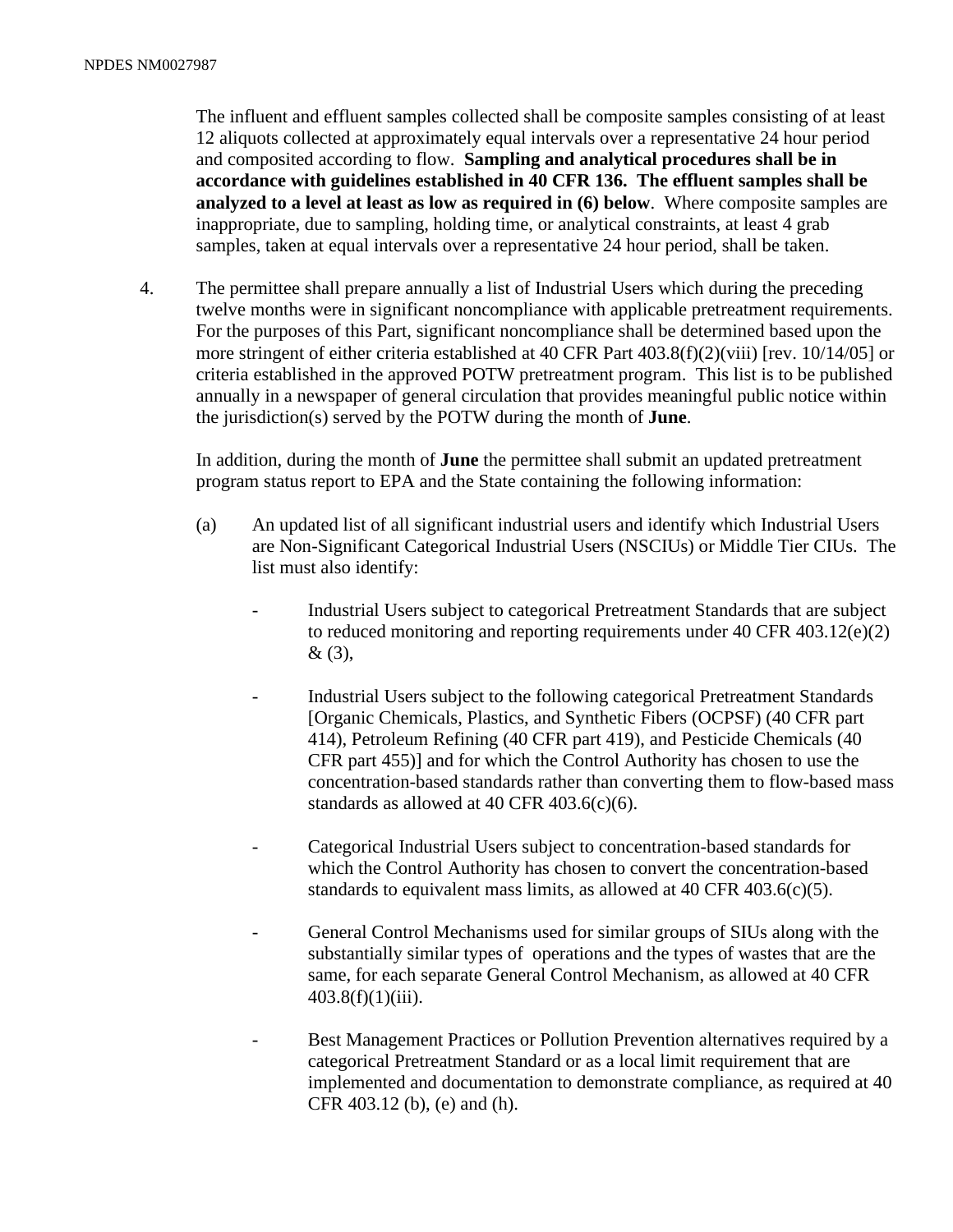For each industrial user listed the following information shall be included:

- (i) Standard Industrial Classification (SIC) or NAISC code and categorical determination;
- (ii) Control document status. Whether the user has an effective control document, and the date such document was last issued, reissued, or modified, (indicate which industrial users were added to the system (or newly identified) within the previous 12 months);
- (iii) A summary of all monitoring activities performed within the previous 12 months. The following information shall be reported:
	- \* total number of inspections performed;<br>\* total number of sampling visits made:
	- total number of sampling visits made;
- (iv) Status of compliance with both effluent limitations and reporting requirements. Compliance status shall be defined as follows:
	- \* Compliant (C) no violations during the previous 12 month period;
	- \* Non-compliant (NC) one or more violations during the previous 12 months but does not meet the criteria for significantly noncompliant industrial users;
	- \* Significant Noncompliance (SN) in accordance with requirements described in 4. above; and
- (v) For significantly noncompliant industrial users, indicate the nature of the violations, the type and number of actions taken (notice of violation, administrative order, criminal or civil suit, fines or penalties collected, etc.) and current compliance status. If **ANY** industrial user was on a schedule to attain compliance with effluent limits, indicate the date the schedule was issued and the date compliance is to be attained;
- (b) A list of all significant industrial users whose authorization to discharge was terminated or revoked during the preceding **12 month** period and the reason for termination;
- (c) A report on any interference, pass through, upset or POTW permit violations known or suspected to be caused by industrial contributors and actions taken by the permittee in response;
- (d) The results of all influent and effluent analyses performed pursuant to Part II (3) above;
- (e) A copy of the newspaper publication of the significantly noncompliant industrial users giving the name of the newspaper and the date published;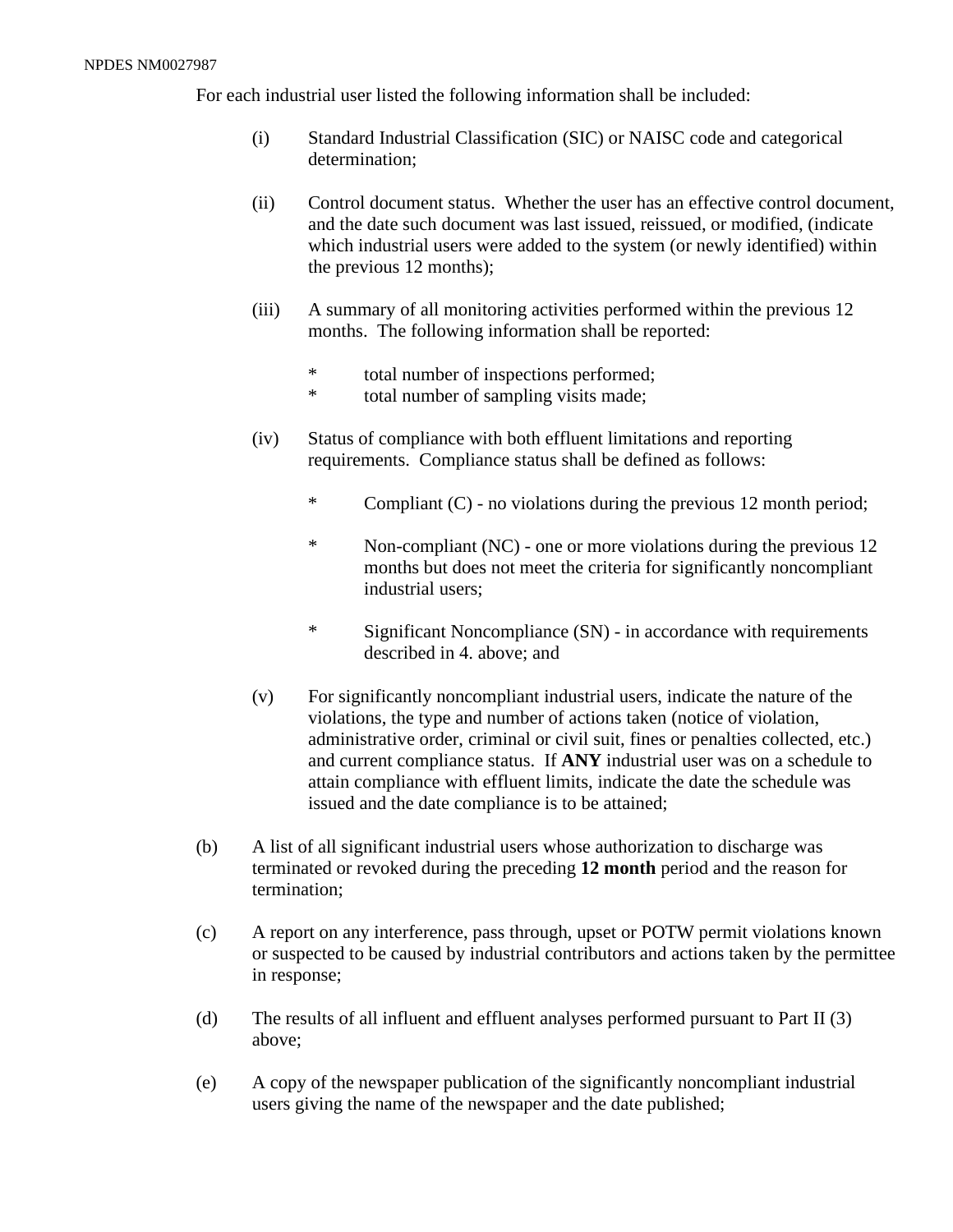- (f) The information requested may be submitted in tabular form as per the example tables provided for your convenience; and
- (g) The monthly average water quality based effluent concentration necessary to meet the state water quality standards as developed in the approved technically based local limits.
- 5. The permittee shall provide adequate notice of the following:
	- (a) Any new introduction of pollutants into the treatment works from an indirect discharger which would be subject to Sections 301 and 306 of the Act if it were directly discharging those pollutants; and
	- (b) Any substantial change in the volume or character of pollutants being introduced into the treatment works by a source introducing pollutants into the treatment works at the time of issuance of the permit.

Adequate notice shall include information on (i) the quality and quantity of effluent to be introduced into the treatment works, and (ii) any anticipated impact of the change on the quality or quantity of effluent to be discharged from the POTW.

6. All effluent monitoring conducted in accordance with item 3. above shall meet the Minimum Quantification Levels (MQLs) on Appendix A of Part II.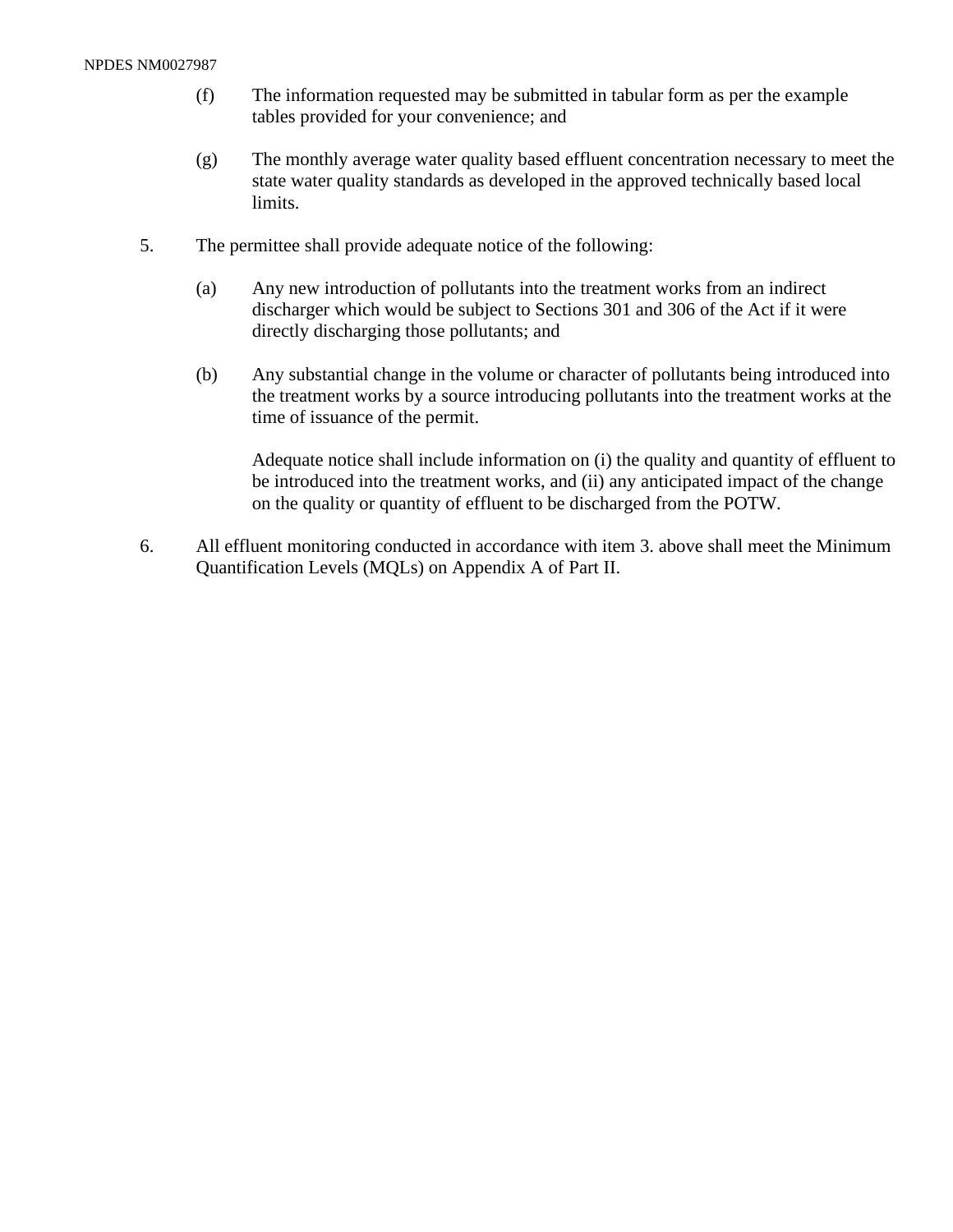## **MONITORING RESULTS**<sup>P</sup> 1 <sup>P</sup> **FOR THE ANNUAL PRETREATMENT REPORT, REPORTING YEAR: \_\_\_\_\_\_\_\_\_\_, 20\_\_ TO \_\_\_\_\_\_\_\_\_\_, 20\_\_ TREATMENT PLANT : NPDES PERMIT NO.**

| POLLUTANT          | MAHL, if<br>applicable, in<br>$\mu$ g/L <sup>2</sup> | on Dates Sampled | Influent Values (in $\mu g/L)$ | Daily Average                    | Effluent Values (in µg/L)on Dates Sampled |  |  |  |  |
|--------------------|------------------------------------------------------|------------------|--------------------------------|----------------------------------|-------------------------------------------|--|--|--|--|
|                    |                                                      |                  |                                | Effluent Limit<br>in $\mu g/L^3$ |                                           |  |  |  |  |
| Antimony (Total)   |                                                      |                  |                                |                                  |                                           |  |  |  |  |
| Arsenic (Total)    |                                                      |                  |                                |                                  |                                           |  |  |  |  |
| Beryllium (Total)  |                                                      |                  |                                |                                  |                                           |  |  |  |  |
| Cadmium (Total)    |                                                      |                  |                                |                                  |                                           |  |  |  |  |
| Chromium (Total)   |                                                      |                  |                                |                                  |                                           |  |  |  |  |
| Copper (Total)     |                                                      |                  |                                |                                  |                                           |  |  |  |  |
| (Total)<br>Lead    |                                                      |                  |                                |                                  |                                           |  |  |  |  |
| Mercury (Total)    |                                                      |                  |                                |                                  |                                           |  |  |  |  |
| Molybdenum (Total) |                                                      |                  |                                |                                  |                                           |  |  |  |  |
| Nickel (Total)     |                                                      |                  |                                |                                  |                                           |  |  |  |  |
| Selenium (Total)   |                                                      |                  |                                |                                  |                                           |  |  |  |  |
| Silver (Total)     |                                                      |                  |                                |                                  |                                           |  |  |  |  |
| Thallium (Total)   |                                                      |                  |                                |                                  |                                           |  |  |  |  |
| Zinc (Total        |                                                      |                  |                                |                                  |                                           |  |  |  |  |
| Cyanide (Total)    |                                                      |                  |                                |                                  |                                           |  |  |  |  |
| $\overline{4}$     |                                                      |                  |                                |                                  |                                           |  |  |  |  |
|                    |                                                      |                  |                                |                                  |                                           |  |  |  |  |

1 It is advised that the influent and effluent samples are collected considering flow detention time through each plant. Analytical MQLs should be used so that the data can also be used for Local Limits assessment and NPDES application purposes.

2 Maximum Allowable Headworks Loading limitation in μg/L. Only complete for pollutants that have approved Technically Based Local Limits.

3 Daily average effluent limit in the NPDES permit OR the applicable state Water Quality Standard calculated to an equivalent permit effluent limit.

4 Record the names of any pollutants [40 CFR 122, Appendix D, Table II and/or Table V] detected and the quantity in which they were detected.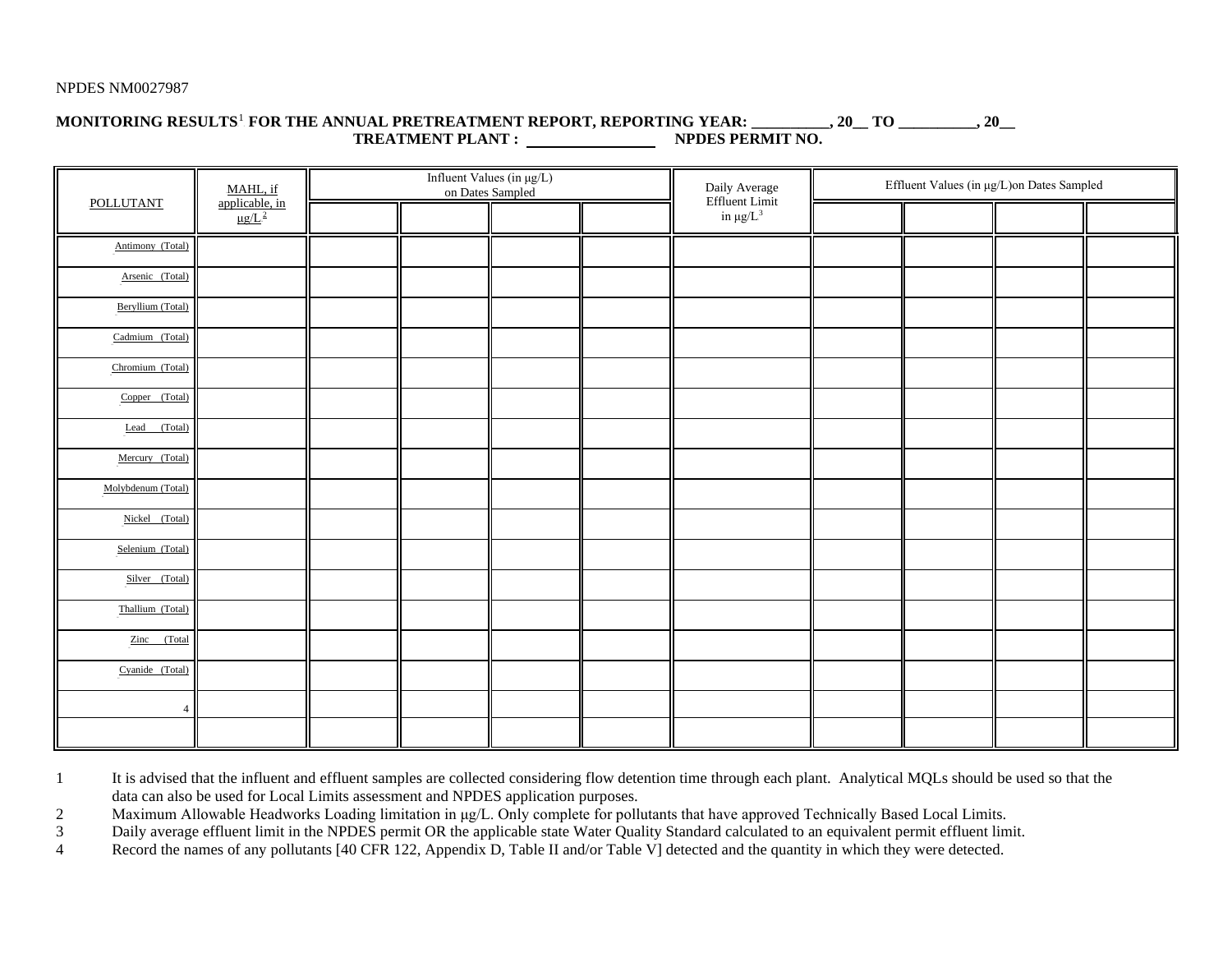| PRETREATMENT PROGRAM STATUS REPORT<br>UPDATED SIGNIFICANT INDUSTRIAL USERS LIST |                                  |                   |                                                                 |                                                  |                                                                                    |  |                         |                |                                              |                                                 |                                           |                           |
|---------------------------------------------------------------------------------|----------------------------------|-------------------|-----------------------------------------------------------------|--------------------------------------------------|------------------------------------------------------------------------------------|--|-------------------------|----------------|----------------------------------------------|-------------------------------------------------|-------------------------------------------|---------------------------|
| $\text{INDUSTRIAL}$<br>$_{\rm{USER}}$                                           | $_{\mathrm{SIC}}$<br>$\rm{CODE}$ | CATE-             | $\mbox{CONTROL}$<br><b>GORICAL</b><br>$\operatorname{DOCUMENT}$ |                                                  | ${\rm NEW}$<br>$\tt{TIMES}$<br>$_{\rm{USER}}$<br>$\ensuremath{\mathsf{INSPECIED}}$ |  | $\tt{TIMES}$<br>SAMPLED |                |                                              |                                                 |                                           |                           |
|                                                                                 |                                  | DETER-            |                                                                 |                                                  |                                                                                    |  |                         | <b>REPORTS</b> |                                              |                                                 |                                           | $\operatorname{EFFLUENT}$ |
|                                                                                 |                                  | $\text{MINATION}$ | ${\rm Y/N}$                                                     | $\operatorname{LAST}$<br>$\operatorname{ACTION}$ |                                                                                    |  |                         | <b>BMR</b>     | $90\mbox{-}\mathrm{DAY}$<br>$\sf COMPLIANCE$ | ${\bf SEMI}\mbox{-}$<br>$\operatorname{ANNUAL}$ | $\operatorname{SELF}$<br>$\sf MONITORING$ | ${\rm LIMITS}$            |
|                                                                                 |                                  |                   |                                                                 |                                                  |                                                                                    |  |                         |                |                                              |                                                 |                                           |                           |
|                                                                                 |                                  |                   |                                                                 |                                                  |                                                                                    |  |                         |                |                                              |                                                 |                                           |                           |
|                                                                                 |                                  |                   |                                                                 |                                                  |                                                                                    |  |                         |                |                                              |                                                 |                                           |                           |
|                                                                                 |                                  |                   |                                                                 |                                                  |                                                                                    |  |                         |                |                                              |                                                 |                                           |                           |
|                                                                                 |                                  |                   |                                                                 |                                                  |                                                                                    |  |                         |                |                                              |                                                 |                                           |                           |
|                                                                                 |                                  |                   |                                                                 |                                                  |                                                                                    |  |                         |                |                                              |                                                 |                                           |                           |
|                                                                                 |                                  |                   |                                                                 |                                                  |                                                                                    |  |                         |                |                                              |                                                 |                                           |                           |
|                                                                                 |                                  |                   |                                                                 |                                                  |                                                                                    |  |                         |                |                                              |                                                 |                                           |                           |
|                                                                                 |                                  |                   |                                                                 |                                                  |                                                                                    |  |                         |                |                                              |                                                 |                                           |                           |
|                                                                                 |                                  |                   |                                                                 |                                                  |                                                                                    |  |                         |                |                                              |                                                 |                                           |                           |
|                                                                                 |                                  |                   |                                                                 |                                                  |                                                                                    |  |                         |                |                                              |                                                 |                                           |                           |
|                                                                                 |                                  |                   |                                                                 |                                                  |                                                                                    |  |                         |                |                                              |                                                 |                                           |                           |
|                                                                                 |                                  |                   |                                                                 |                                                  |                                                                                    |  |                         |                |                                              |                                                 |                                           |                           |
|                                                                                 |                                  |                   |                                                                 |                                                  |                                                                                    |  |                         |                |                                              |                                                 |                                           |                           |
|                                                                                 |                                  |                   |                                                                 |                                                  |                                                                                    |  |                         |                |                                              |                                                 |                                           |                           |
|                                                                                 |                                  |                   |                                                                 |                                                  |                                                                                    |  |                         |                |                                              |                                                 |                                           |                           |